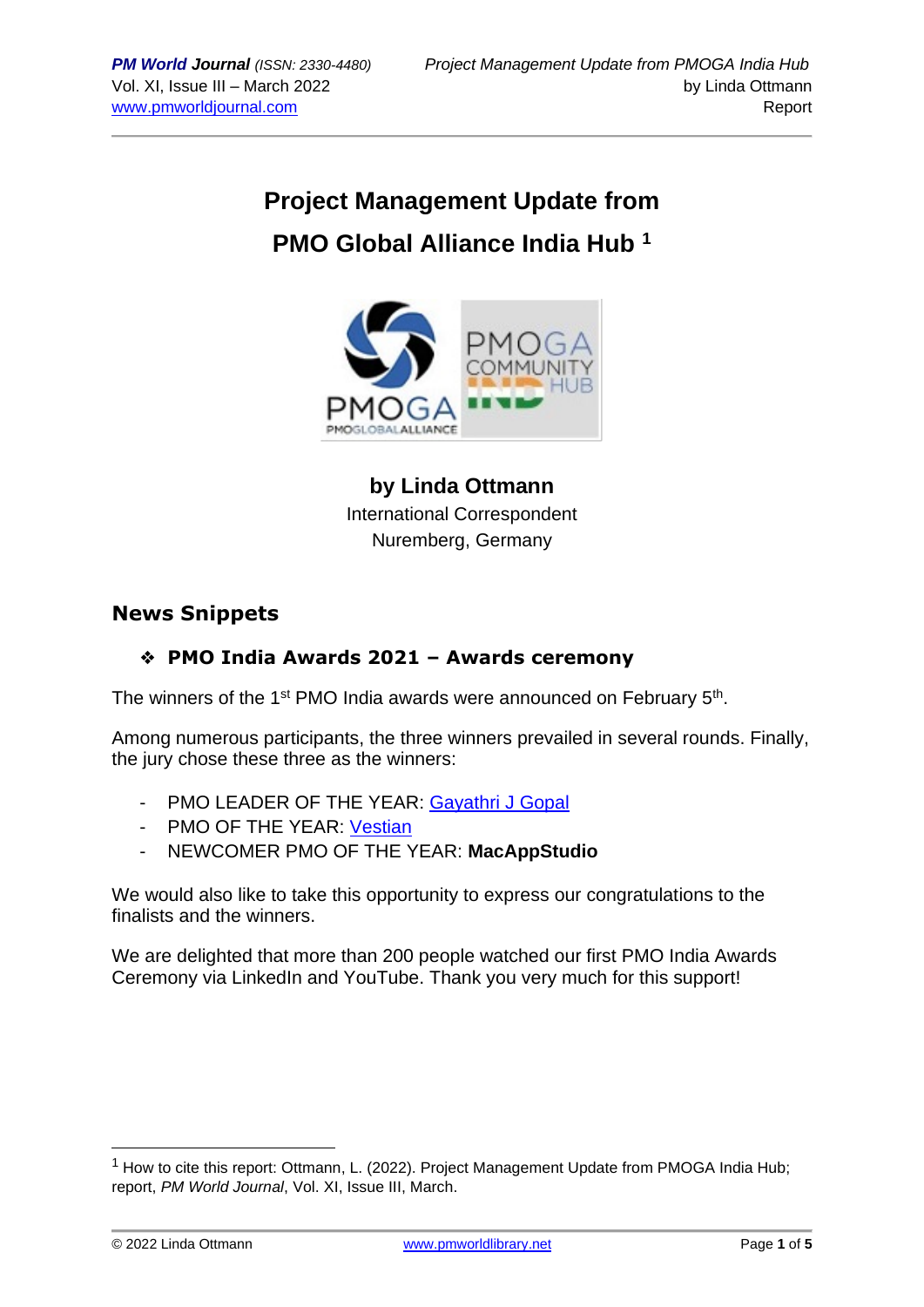

## ❖ **Senior Director Projects & Alliances**



We are delighted to announce that [Gaurang Vora,](https://www.linkedin.com/in/ACoAAAQsyiIBCe06J2f0sLSUuUWxNCWRfoI7D1Y) Director - Projects & Alliances at PMO Global Alliance India Hub, has been promoted. As of the beginning of February, he is our Senior Director Projects & Alliances. He has more than deserved this promotion due to the successful first edition of PMO India Awards 2021. We are thrilled that Gaurang has accepted this promotion and are looking forward to many more great projects and events! We want to thank Gaurang's voluntary supporters [Isha Babbar,](https://www.linkedin.com/in/ACoAAAMY9sABsPxvy-C-3sVRraEf25vBRgBw2kc) [Ar. Yashita Arora, IGBC AP,](https://www.linkedin.com/in/ACoAAARaGhcBXhEM67xNOY0Lj5FIBTaOyP3mP9k) [Stephanie Connors](https://www.linkedin.com/in/ACoAADXZ_b0BxpwvQUhvkGq4WbbFK29OPrJFF0k) and [Yuvraj](https://www.linkedin.com/in/ACoAAAP-qvABVQTB--_Dj_UoN04Re8ZY5xV80_c)  [Mirashi.](https://www.linkedin.com/in/ACoAAAP-qvABVQTB--_Dj_UoN04Re8ZY5xV80_c)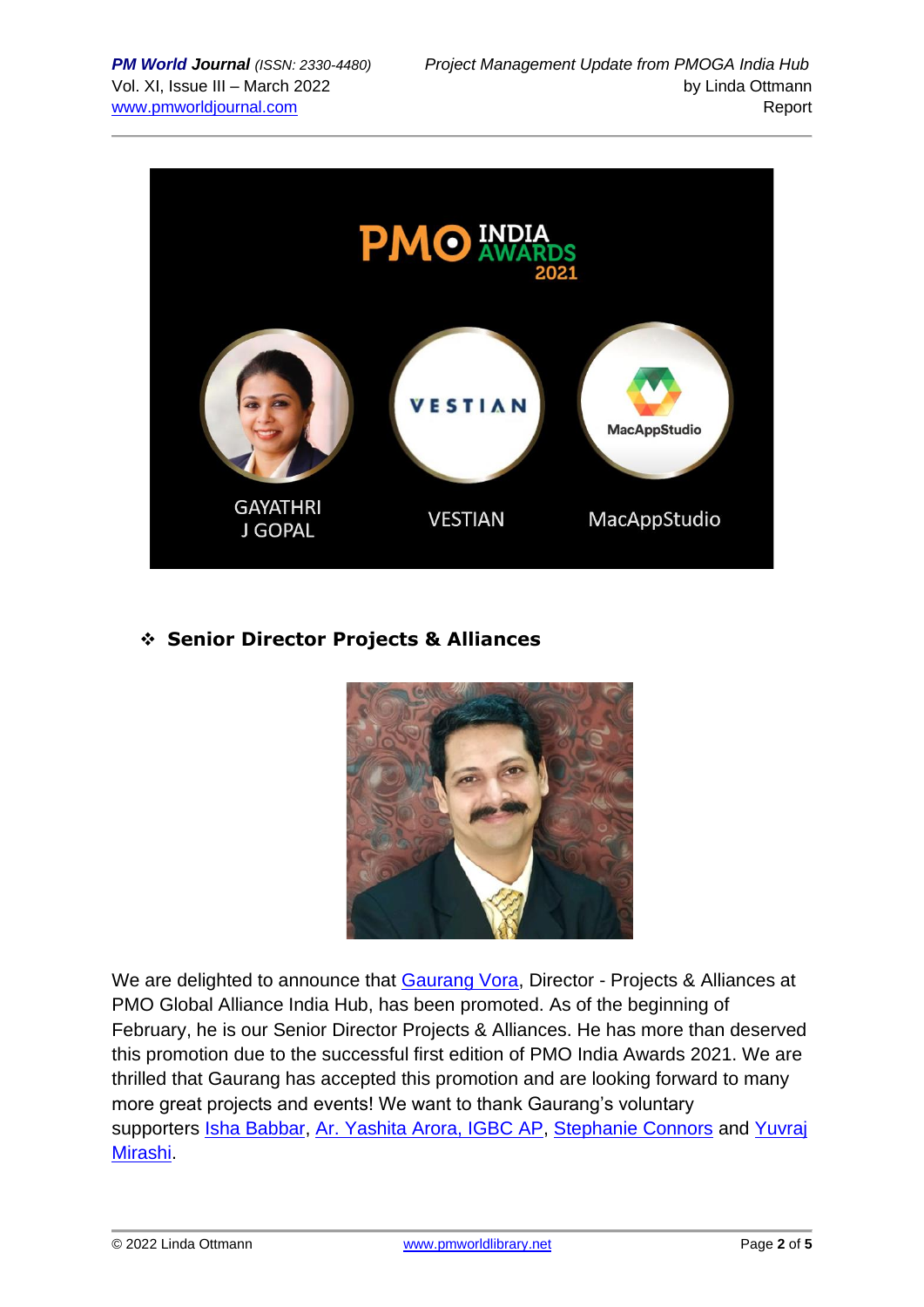## ❖ **Blog post competition – Express and share your thoughts**

We are conducting a writing competition for the first time ever! Together with the [IAPM,](https://www.iapm.net/en/start/) we are looking for authors to share their knowledge with our communities. Everyone who wants to participate in the competition will deal with the following topic:

#### **What is the role of a PMO in strategy implementation and benefits realization?**

The key data:

- Write an article about the topic mentioned above
- Send the article to [indiahub@community.pmoga.world](mailto:indiahub@community.pmoga.world)
- You can participate until 31<sup>st</sup> March
- The winners will be informed on  $15<sup>th</sup>$  April

We are looking forward to each and every author who would like to share their knowledge with our readers.

The winners can expect amazing and exclusive prizes - and of course, the confirmation that their knowledge has convinced our jury and is so excellent that our Hub has to read about it!

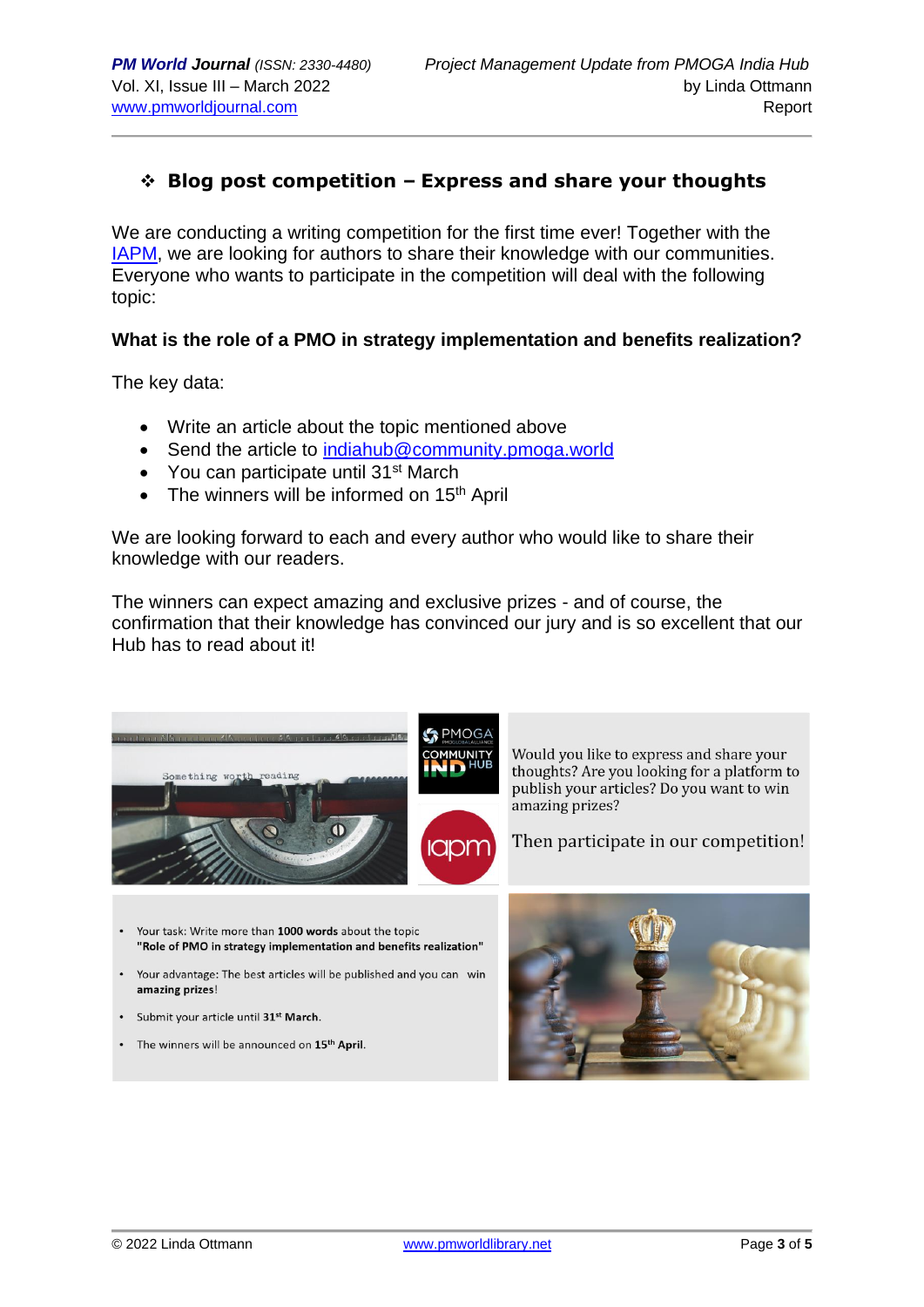### ❖ **New Regular Member of PMOGA – through PMOGA India Hub**



[Praveen K](https://www.linkedin.com/in/praveenk-zev/)

## ❖ **Acknowledgments and References:**

#### **Inputs provided by:**

- **[Gaurav Dhooper,](https://www.linkedin.com/in/gaurav-dhooper-pal-i%C2%AE-pmi-acp%C2%AE-safe4%C2%AE-csm%C2%AE-lss-gb-b871a5a/) President PMOGA India Hub**
- [Gaurang Vora,](https://www.linkedin.com/in/gaurang-vora-a0255a1b/) Chair, PMO India Awards
- [Kartikeyan Ramamurthy,](https://www.linkedin.com/in/kartikeyan-ramamurthy-pmp%C2%AE-pfmp%C2%AE-pmo-cp%C2%AE-safe-5%C2%AE-agilist-555b3714/) India Ambassador for PMO Global Alliance

PMOGA LinkedIn Company Page: [PMO Global Alliance: My Company | LinkedIn](https://www.linkedin.com/company/pmoga/mycompany/)

India Community Hub LinkedIn group Page: [PMOGA India Community Hub | Groups](https://www.linkedin.com/groups/13985237/)  [| LinkedIn](https://www.linkedin.com/groups/13985237/)